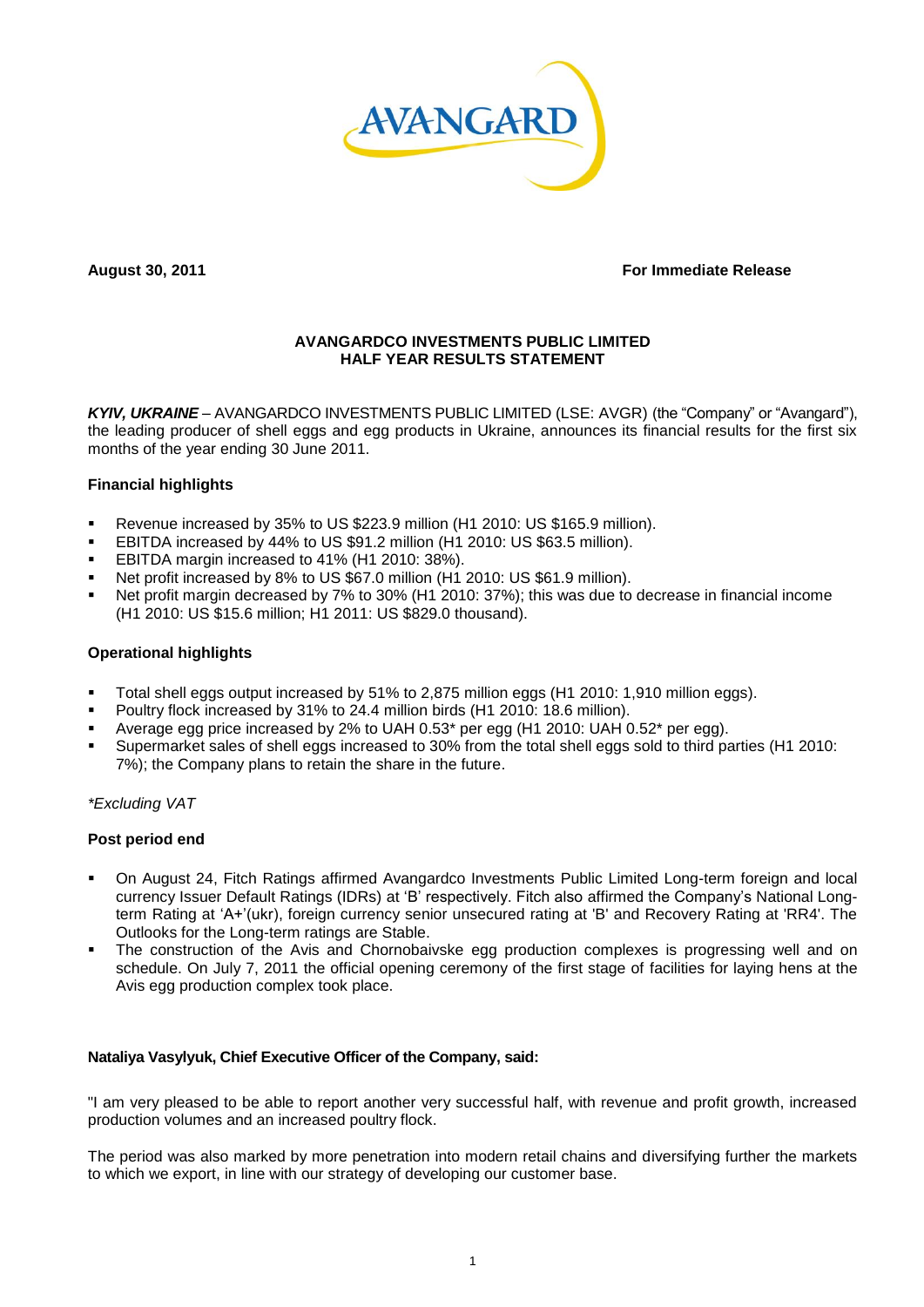We expect the average price for shell eggs in Ukraine will continue to increase in the second half of the year, as will consumption levels as chicken eggs continue to be the cheapest source of animal protein. Looking further out, our capacity expansion projects are making good progress.

We remain confident that we will continue to drive organic growth in the second half and we expect to deliver strong financial results for the full year".

###

There will be a webcast conference call for analysts and investors today at 9:00 US Eastern time, 14:00 UK time, 16:00 Kiev time and 17:00 Moscow time.

| International/UK Dial in: | +44 (0)20 7162 0025 |  |  |
|---------------------------|---------------------|--|--|
| Russia freephone:         | 81 0800 2806 3011   |  |  |
|                           |                     |  |  |

**Conference ID:** 901876

A live webcast of the presentation will be available at: [http://wcc.webeventservices.com/r.htm?e=347802&s=1&k=E69A255DC6E33586FC36674BDF8E4C23&cb=bla](http://wcc.webeventservices.com/r.htm?e=347802&s=1&k=E69A255DC6E33586FC36674BDF8E4C23&cb=blank) [nk](http://wcc.webeventservices.com/r.htm?e=347802&s=1&k=E69A255DC6E33586FC36674BDF8E4C23&cb=blank)

Please register approximately 15 minutes prior to the start time of the call.

The conference call replay will be available through October 1, 2011.

### **Replay dial-in numbers:**

**UK London:** 020 7031 4064 **UK Tollfree:** 08003581860 **US Tollfree:** 1 888 365 0240 **US Toll:** 1 954 334 0342

**Replay access ID: 901876**

# *For further information please contact:*

Financial Dynamics London Marc Cohen Hazel Stevenson

Financial Dynamics Moscow Oleg Leonov

+44 20 7831 7103

+7 495 795 06 23

### *For further information please contact:*

Victoria Korolchuk Agrarian Holding Avangard Head of Investor Relations

phone.: +38 044 593 28 60 mob.: +38 067 214 84 23 e-mail: v.korolchuk@avangard.co.ua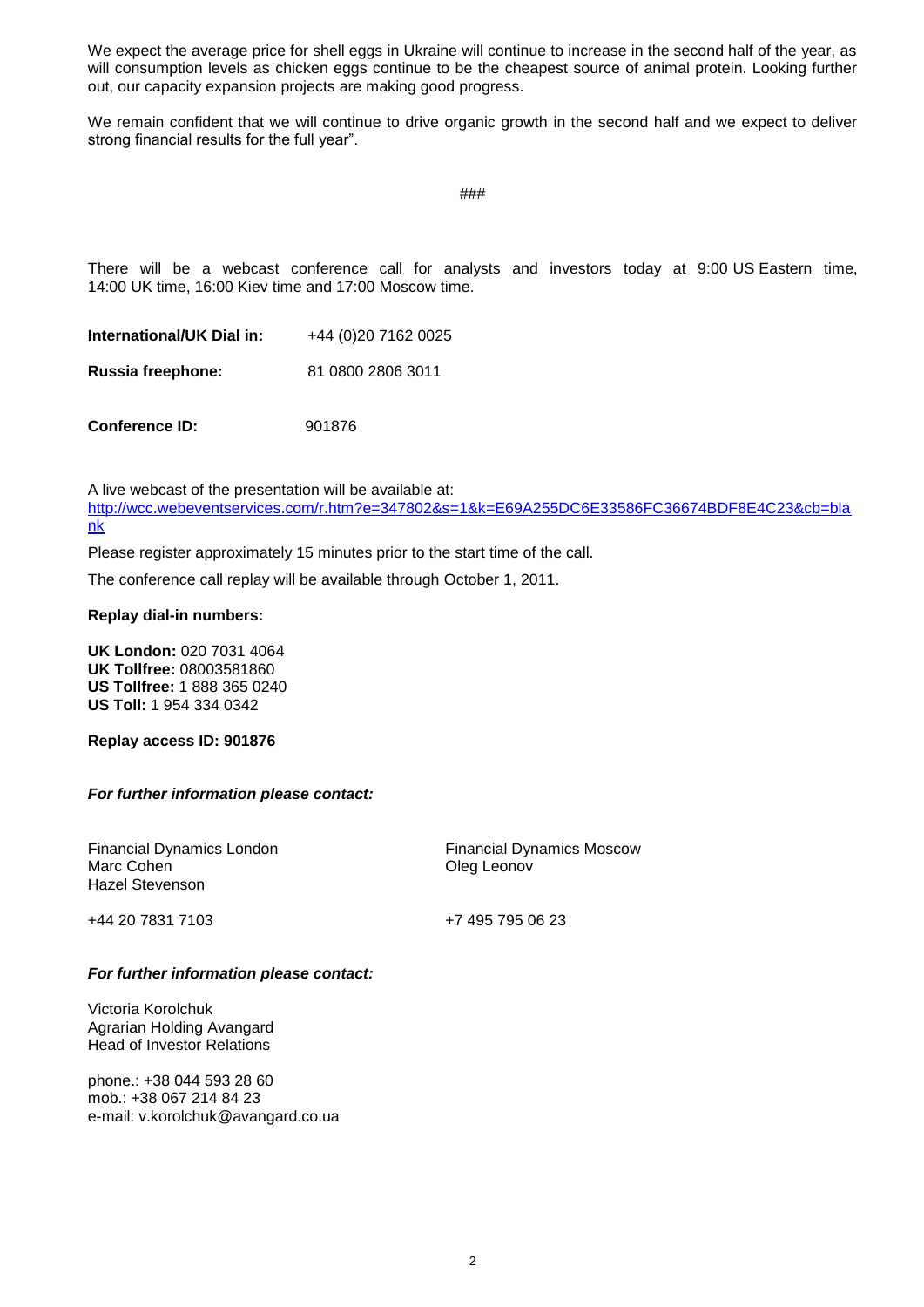## **Notes to Editors**

The Company is one of the leading agro-industrial companies in Ukraine, focusing on the production of shell eggs and egg products. Avangard is the number one producer of shell eggs and dry egg products in Ukraine with a market share of approximately 26% (including 43% of industrially produced shell eggs) and 79% respectively in 2010. As of 30 June 2011, the Company's flock consisted of approximately 24.4 million birds. Avangard"s production facilities are located in 14 regions in Ukraine and also in the Autonomous Republic of Crimea. In 2010 the Company exported its shell eggs and egg products to Asia, CIS and MENA region. In 2010 the Company generated revenue of US \$ 439.7 million (2010: US \$319.9 million), EBITDA of US \$ 193.5 million (2010: US \$152.1 million). Avangard"s shares listed on the Main Market of London Stock Exchange in May 2010.

**# # #**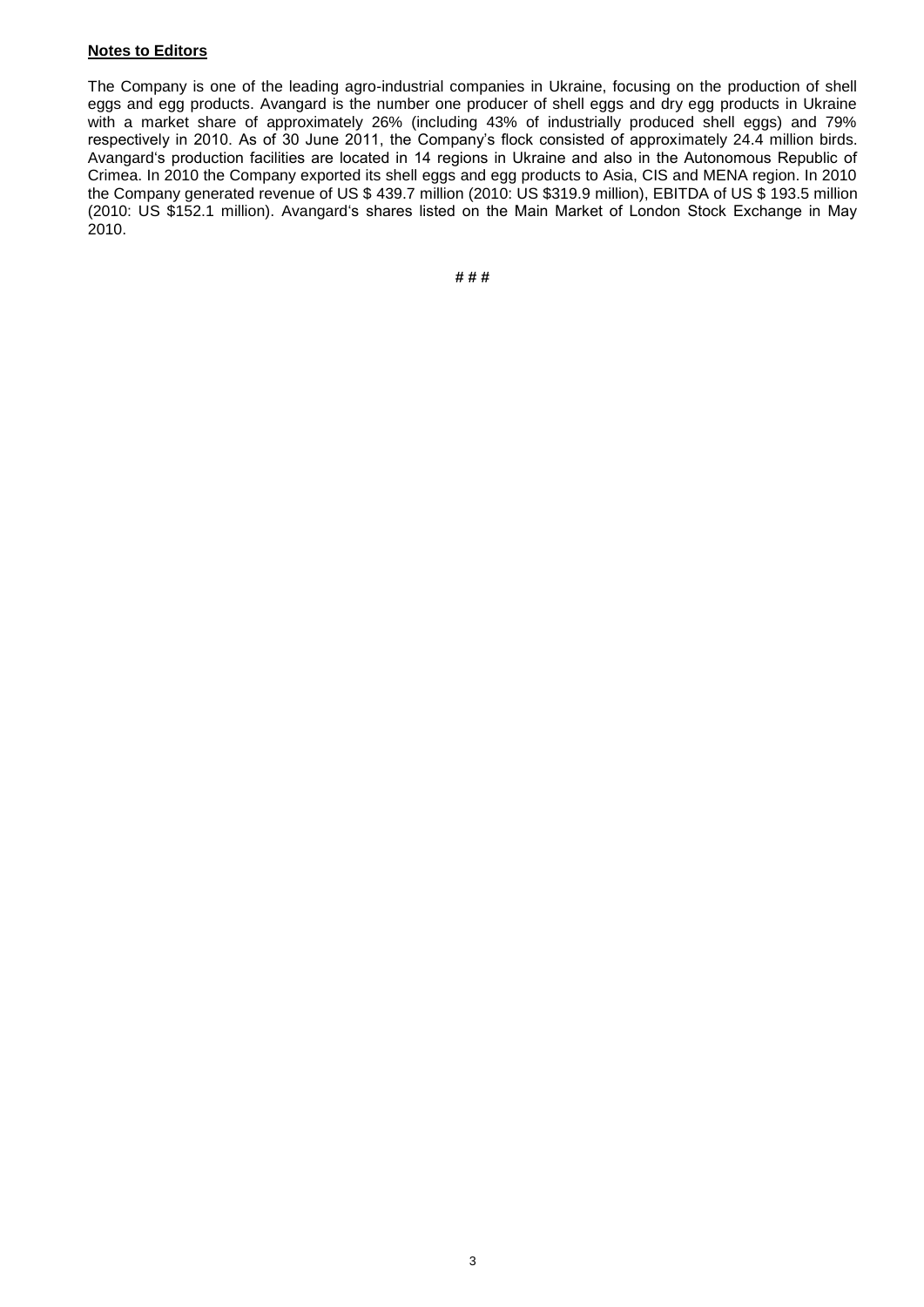### **Financial overview**

|                               |          | H1 2011 | H1 2010 | Change |
|-------------------------------|----------|---------|---------|--------|
| <b>Revenue</b>                | US\$, m. | 223 940 | 165 901 | 35%    |
| <b>IFRS 41 standard gains</b> | US\$, m. | 15 5 61 | 14 735  | 6%     |
| <b>Gross profit</b>           | US\$, m. | 84 263  | 55 361  | 52%    |
| Gross margin                  | %        | 38%     | 33%     | 5%     |
| <b>EBITDA</b>                 | US\$, m. | 91 194  | 63 498  | 44%    |
| EBITDA margin                 | %        | 41%     | 38%     | 3%     |
| <b>Operating profit</b>       | US\$, m. | 84 097  | 57 203  | 47%    |
| Operating profit margin       | %        | 38%     | 34%     | 4%     |
| Net profit for the period     | US\$, m. | 67 036  | 61 943  | 8%     |
| Net profit margin             | %        | 30%     | 37%     | -7%    |

During the first six months of 2011 consolidated revenue increased by 35% to US \$223.9 million (H1 2010: US \$165.9 million) as a result of the growth in sales volumes of shell eggs and egg products and an increase in the average price.

Consolidated EBITDA increased by 44% to US \$91.2 million (H1 2010: US \$63.5 million) and the EBITDA margin increased from 38% to 41%. This increase in margin was driven mainly by the presence of cheap raw materials for feed production which were purchased in 2010.

In H1 2011 net profit increased by 8% to US \$ 67.0 million (H1 2010: US \$61.9 million).

# **Shell egg segment**

During the first half of 2011 the Company"s shell egg production volume increased by 51% to 2,875 million eggs (H1 2010: 1,910 million) mostly as a result of the increase in poultry stock during the first half of 2011. As of June 30, 2011 the Company"s total flock was 24.4 million birds (June 30, 2010: 18.6 million).

The average sale price during the first six months of 2011 increased by 2% year-on-year to UAH 0.53\* per egg (H1 2010: UAH 0.52\* per egg). In the second half of 2011 the Company expects the average price of shell eggs to increase further. During the first six months of 2011 shell egg sales to external consumers increased by 31% to 2,139 million pieces (H1 2010: 1,631 million).

Revenue for the shell egg segment increased by 34% to US \$141.4 million (H1 2010: US \$105.4 million) as a result of the growth in sales volumes of shell eggs and egg products and an increase in the average price. External customer sales revenue accounted for 78% of the Company"s total revenue in this segment.

The shell egg segment EBITDA increased by 32% to US \$79.9 million (H1 2010: US \$60.5 million), with the EBITDA margins maintained at 57%.

During the first half of 2011 the Company continued to execute its stated strategy, focussing on the development of its customer base and market diversification. As a result, the share of the Company"s sales volumes through modern retailers increased from 7% in H1 2010 from the total shell eggs sold to the third parties to 30% in H1 2011.

During the first half of 2011 the Company has continued exporting its shell eggs to the Middle East and the CIS.

*\*Excluding VAT*

# **Egg products segment**